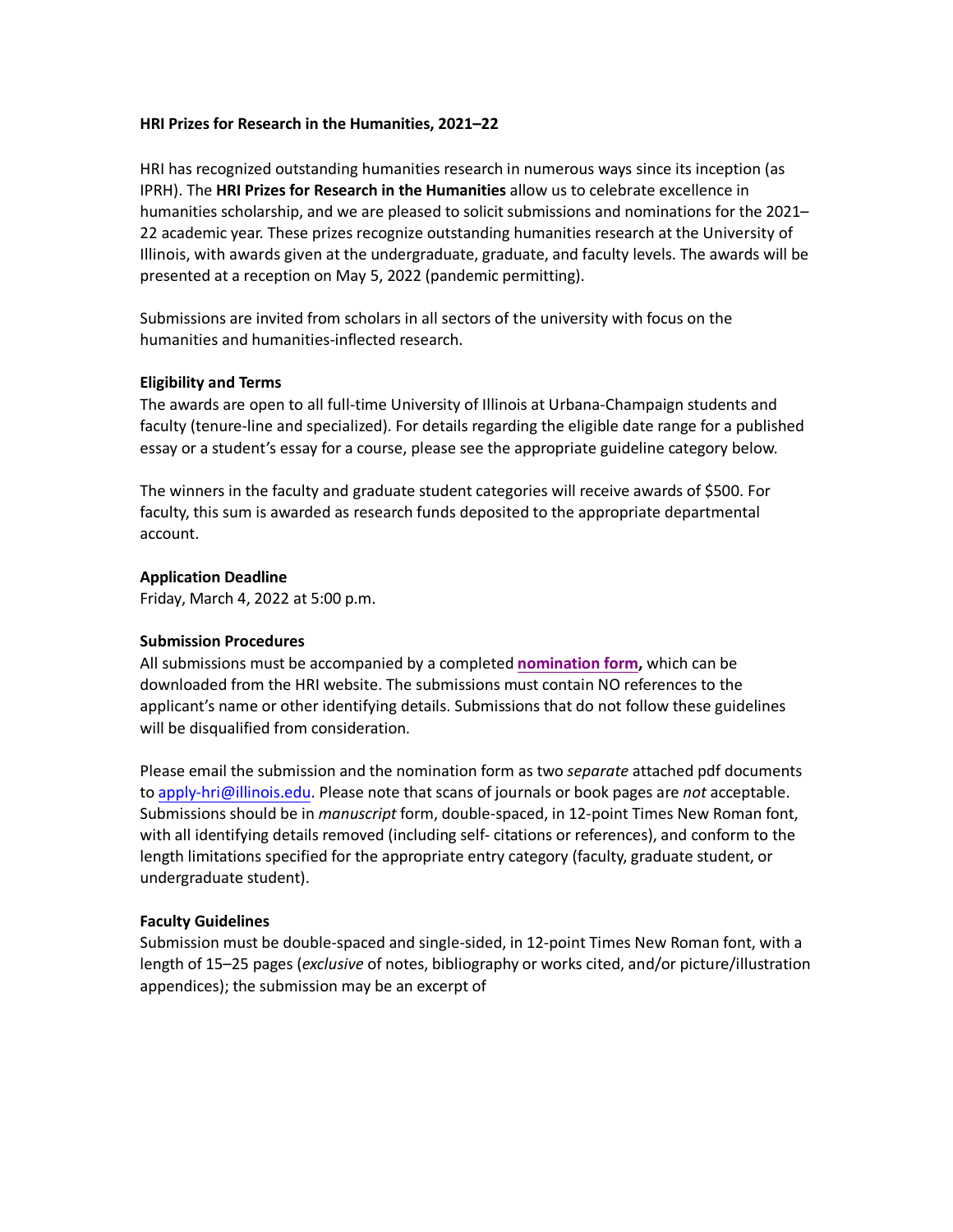appropriate length from a longer work. Self-references and self-citations should be redacted or otherwise edited to remove identifying information from the essay.

Submissions must have been **published between January 1, 2021 and the application deadline**  in a book, journal, edited collection, or peer-reviewed electronic or online publication. (Accepted but still forthcoming works are **not** eligible.)

The submission may be nominated by a full-time U of I faculty member, or self-nominated.

# **Graduate-Student Guidelines**

Submissions must be double-spaced and single-sided, in 12-point Times New Roman font, with a length of 10–20 pages (*exclusive* of notes, bibliography or works cited, and/or picture/illustration appendices). Excerpts of an appropriate length from a longer work are acceptable.

The submitted essay must have been completed for an Urbana campus course taken for credit during the 2021–22 academic year (or submitted from March 15, 2021 to May 15, 2021 for a course taken for credit in the spring of the previous academic year), or the submission may be an excerpt of appropriate length from the graduate student's thesis, dissertation, or equivalent research project.

The submission may be nominated by the thesis director or faculty member who taught the course for which the paper was written, or self-nominated, with the signature-approval of the faculty member/thesis director required on the nomination form, in either case.

## **Undergraduate-Student Guidelines**

Submissions must be double-spaced and single-sided, in 12-point Times New Roman font, with a length of 8–15 pages (*exclusive* of notes, bibliography or works cited, and/or picture/illustration appendices).

The submitted essay must have been completed for an Urbana campus course taken for credit during the 2021–22 academic year (or submitted from March 15, 2021 to May 15, 2021 for a course taken for credit in the spring of the previous academic year, or submitted during the summer 2021 academic session).

The submission may be nominated by the faculty member of the course for which the paper was written, or self-nominated, with the signature approval of the faculty member required on the nomination form in either case.

## **Selection**

The applications will be read by a selection committee comprised of members of the HRI Advisory Committee, one or two invited members of the faculty, and the HRI Director and Deputy Director (both of whom serve on the committee in an ex officio capacity). Submissions will be judged in a blind review process; names and any other identifying details must not be included in the essay itself. The essays will be evaluated on their scholarly merit, the intellectual rigor of the questions being posed, and the quality of the writing.